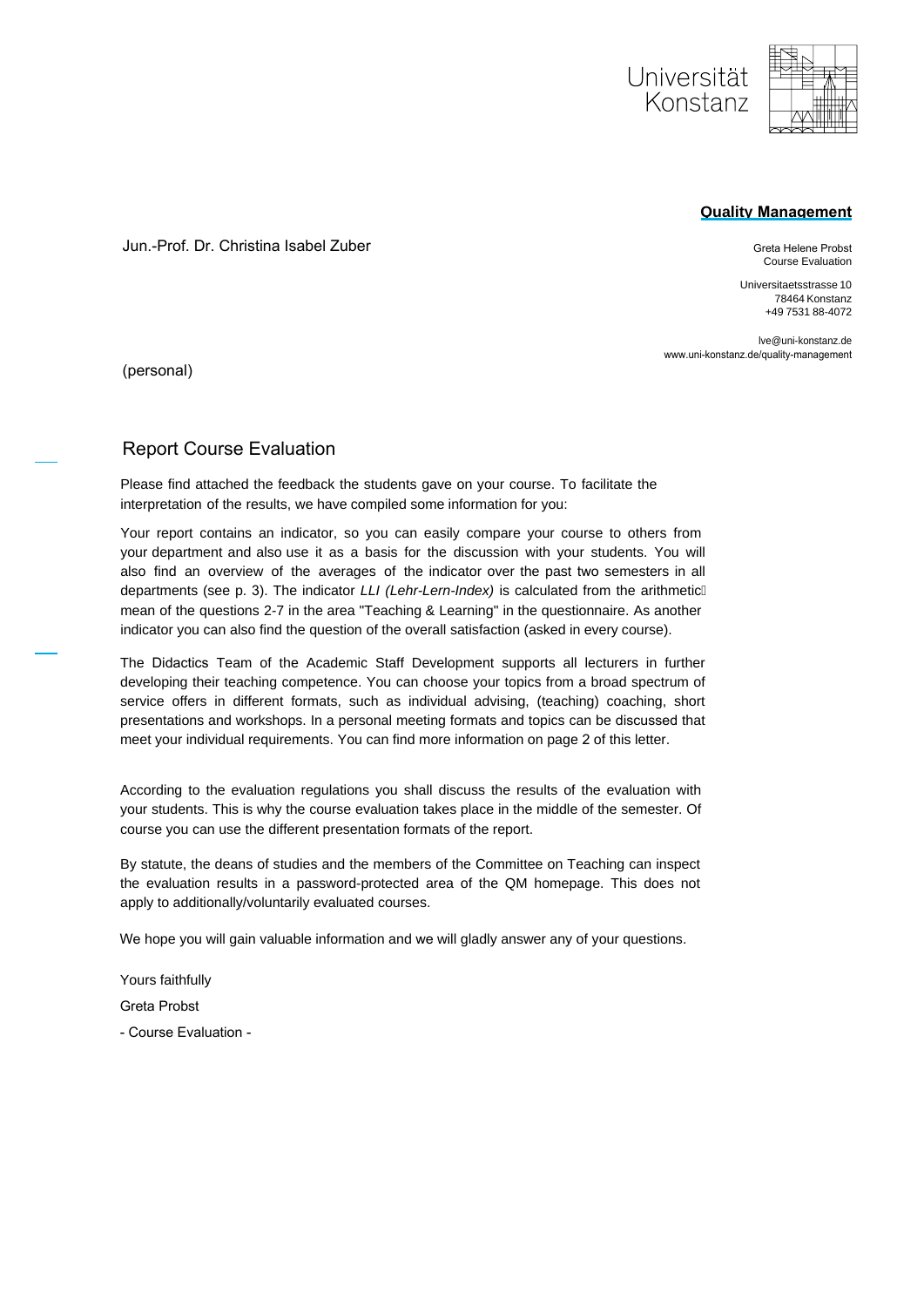Dear lecturers,

in order to give you feedback on the students' perspective on your course, Quality Management developed the questions in the area "Teaching and Learning" in cooperation with the Centre for Teaching and Learning (Arbeitsstelle Hochschuldidaktik). They contain important factors that promote sustainable learning.

Here you can find short explanations of the questions as well as a selection of the services of the Centre of Teaching and Learning:

**Workshop-Programme:**

- Planning your courses effectively
- Moderation in teaching contexts
- Designing assessments and tests
- New Media in teaching

The Centre for Teaching and Learning as part of the

Academic Staff Development supports all lecturers in their pursuit of teaching excellence. The workshop programme covers a great variety of topics; the individual coaching format allows you to work very specifically on your objectives.

#### **Individual Topics:**

- Refining your teaching formats
- How to manage difficult situations in teaching
- $\bullet$ Instructional design of learning environments

The popular series of lunch-break presentations *"Hochschuldidaktik über Mittag"* continually offers new inspiration for your teaching practice.

Our services can be tailored to meet the specific requirements of your course, faculty or individual career plans.

Please feel free to contact us!

**Hochschuldidaktik – information and contact:**

hochschuldidaktik@uni-konstanz.de https://www.uni-konstanz.de/en/asd/services/university-didactics/

#### **ITEMS:**

#### **The learning objectives of this course are unambiguously communicated.**

Unambiguous communication of learning objectives creates transparency. Students know what they are going to have learned by the end of the course. Teaching, learning and assessing are aligned (constructive alignment). Thereby the students' learning process can be directed and learning motivation can be enhanced.

#### **I understand the structure of the contents for this course.**

A logical order and an easy to grasp structure are crucial to enable students to relate various learned contents with one another. A comprehensible common theme for the whole semester as well as for single classes has a positive effect on sustainable learning achievement.

#### **Examples from real life or research help me to better understand the subject matter.**

The relevance of the subject matter's content, which is essential for learning motivation, is demonstrated by examples of practical application. Concrete examples, but also new and unexpected information, heighten the students' attention and thus improve their learning achievements.

#### **On request I receive valuable feedback and information from the teacher.**

Informative and constructive feedback in class and/or during office hours helps students to assess their learning progress. This combined with tips for independent learning is an important aid for the individual development of students.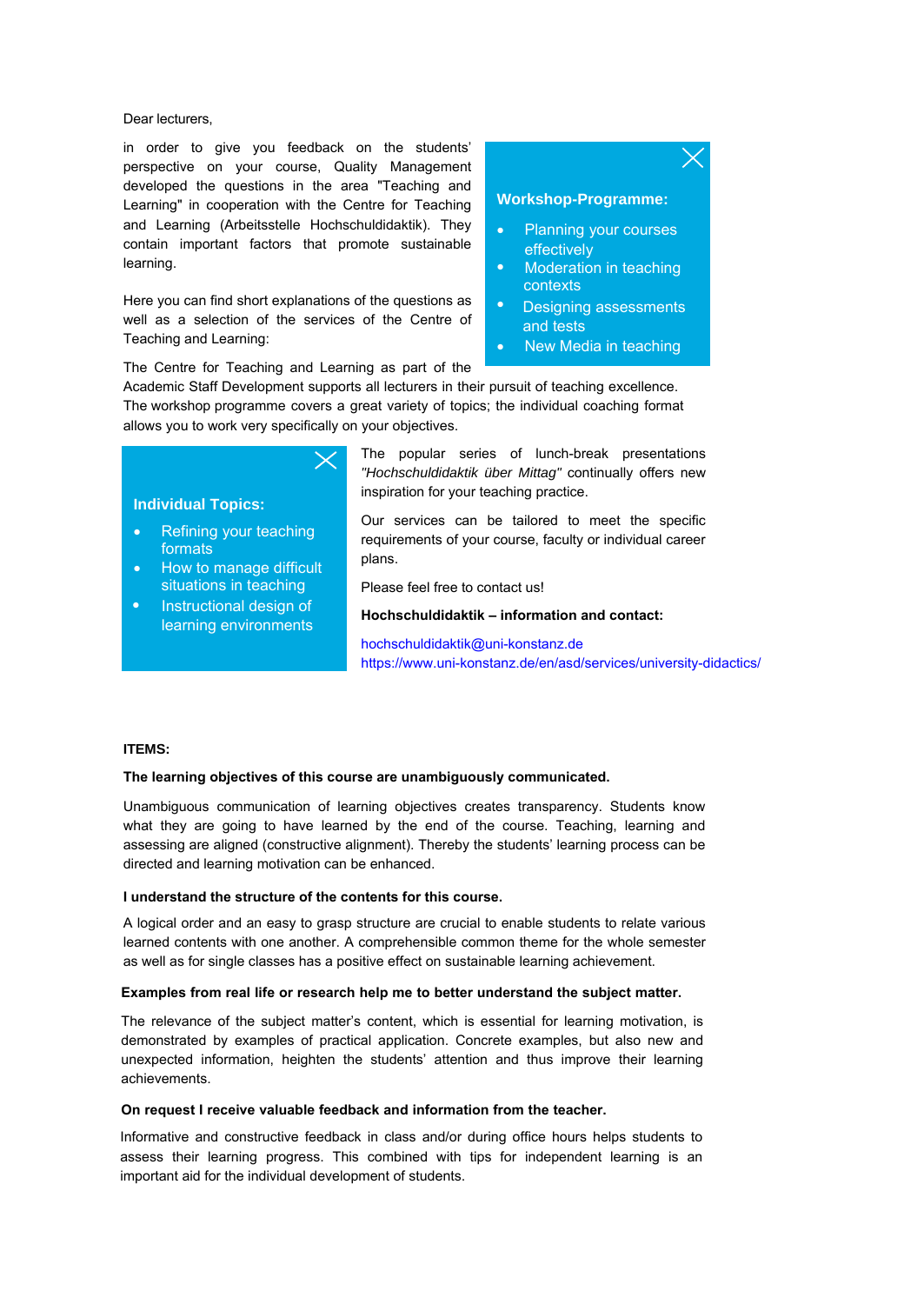#### **Average Index LLI (Wintersemester 2018/2019 and Summersemester 2019)**

| Department                                                 | Lecture |              |        |                      | Pro- / Seminar / other |              |       |                      | <b>Tutorial</b> |      |       |                      |
|------------------------------------------------------------|---------|--------------|--------|----------------------|------------------------|--------------|-------|----------------------|-----------------|------|-------|----------------------|
|                                                            | Ø LLI   | s            | n      | number of<br>surveys | Ø LLI                  | s            | n     | number of<br>surveys | Ø LLI           | s    | n     | number of<br>surveys |
| Biology                                                    | 1,84    | 0,89         | 1.992  | 49                   |                        |              |       | 0                    |                 |      |       | $\overline{2}$       |
| Chemistry                                                  | 1,82    | 0,9          | 1.127  | 42                   |                        |              |       | 0                    | 1,81            | 0,84 | 68    | 3                    |
| Computer Science/Information<br>Engineering                | 1,79    | 0,91         | 928    | 43                   | 1,49                   | 0,79         | 65    | $\overline{7}$       | 2,12            | 1,07 | 254   | 22                   |
| Economics                                                  | 2,03    | 0,95         | 2.324  | 74                   | 1,62                   | 0,84         | 529   | 47                   | 2,10            | 0,96 | 1.825 | 91                   |
| History/Educational<br>Science/Sociology/<br>Sport Science | 1,86    | 0,89         | 1461   | 28                   | 1,61                   | 0,79         | 1602  | 132                  |                 |      |       | $\pmb{0}$            |
| Law                                                        | 1,73    | 0,86         | 3.661  | 102                  | 1,24                   | 0,48         | 54    | 5                    | 1,80            | 0,85 | 1.964 | 127                  |
| Linguistics                                                | 1,85    | 0,87         | 124    | 4                    | 1,79                   | $\mathbf{1}$ | 804   | 54                   |                 |      |       | $\mathsf 0$          |
| Literature with Art and Media<br><b>Studies</b>            | 1,84    | 0,91         | 320    | $10$                 | 1,57                   | 0,76         | 1.735 | 119                  | 1,86            | 0,92 | 71    | $\overline{7}$       |
| Mathematics <sup>(1)</sup>                                 | 2,05    | $\mathbf{1}$ | 726    | 38                   |                        |              |       | 0                    |                 |      |       | $\mathbf{1}$         |
| Philosophy <sup>(2)</sup>                                  | 1,73    | 0,89         | 225    | $\overline{7}$       | 1,61                   | 0,76         | 445   | 35                   | 1,80            | 0,86 | 117   | 6                    |
| Physics                                                    | 1,94    | 0,91         | 863    | 30                   | 1,39                   | 0,59         | 21    | $\mathbf 3$          |                 |      |       | $\overline{2}$       |
| Politics and Public<br>Administration                      | 2,2     | 1,07         | 1.234  | 14                   | 1,65                   | 0,83         | 1.467 | 111                  | 1,83            | 0,89 | 1.447 | 81                   |
| Psychology <sup>(3)</sup>                                  | 1,88    | 0,94         | 1.006  | 16                   | 1,49                   | 0,75         | 2.515 | 149                  |                 |      |       | $\mathbf{1}$         |
| Ø over all<br>departments <sup>(4)</sup>                   | 1,89    |              | 15.991 | 457                  | 1,55                   |              | 9.237 | 662                  | 1,90            |      | 5.746 | 343                  |

#### **The items, that are mentioned in the index LLI are the following:**

Complex issues are explained in a way which is easy to understand.

The structure of the course is clear.

I feel I can ask questions and make comments at any time.

The use of practical examples and eamples from research help me to understand the material better.

I get useful feedback and advice from the lecturer when I asl.

I can summarize the important terms and concepts that are taught in this course.

We do not publish a result if there are only two courses or less. We also do not publish results if there is only one person teaching the courses.

(1) without student tutorials

(2) Lecture/Kernkurs

(3) Seminar/Laboratory

(4) arithmetic mean over all departments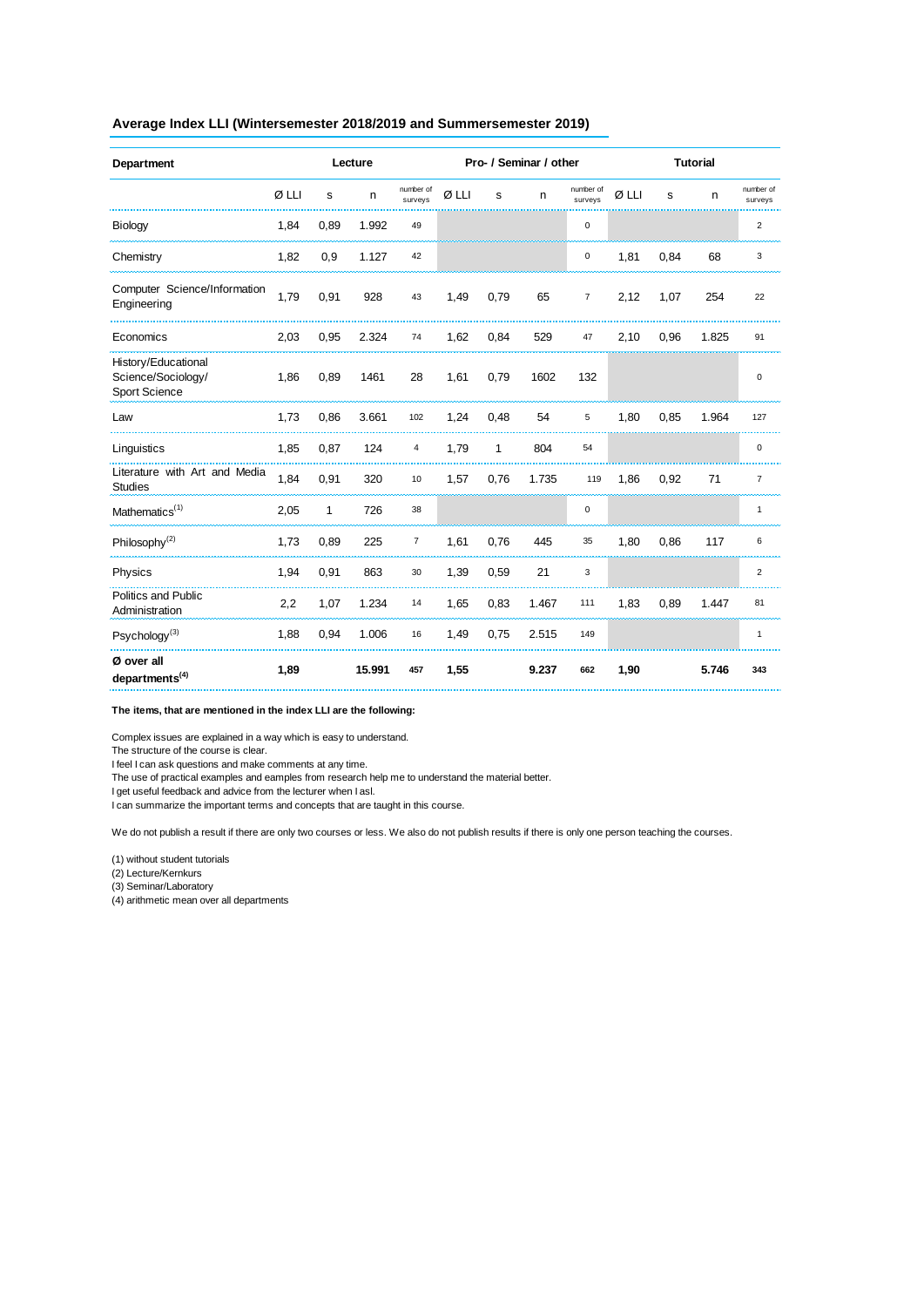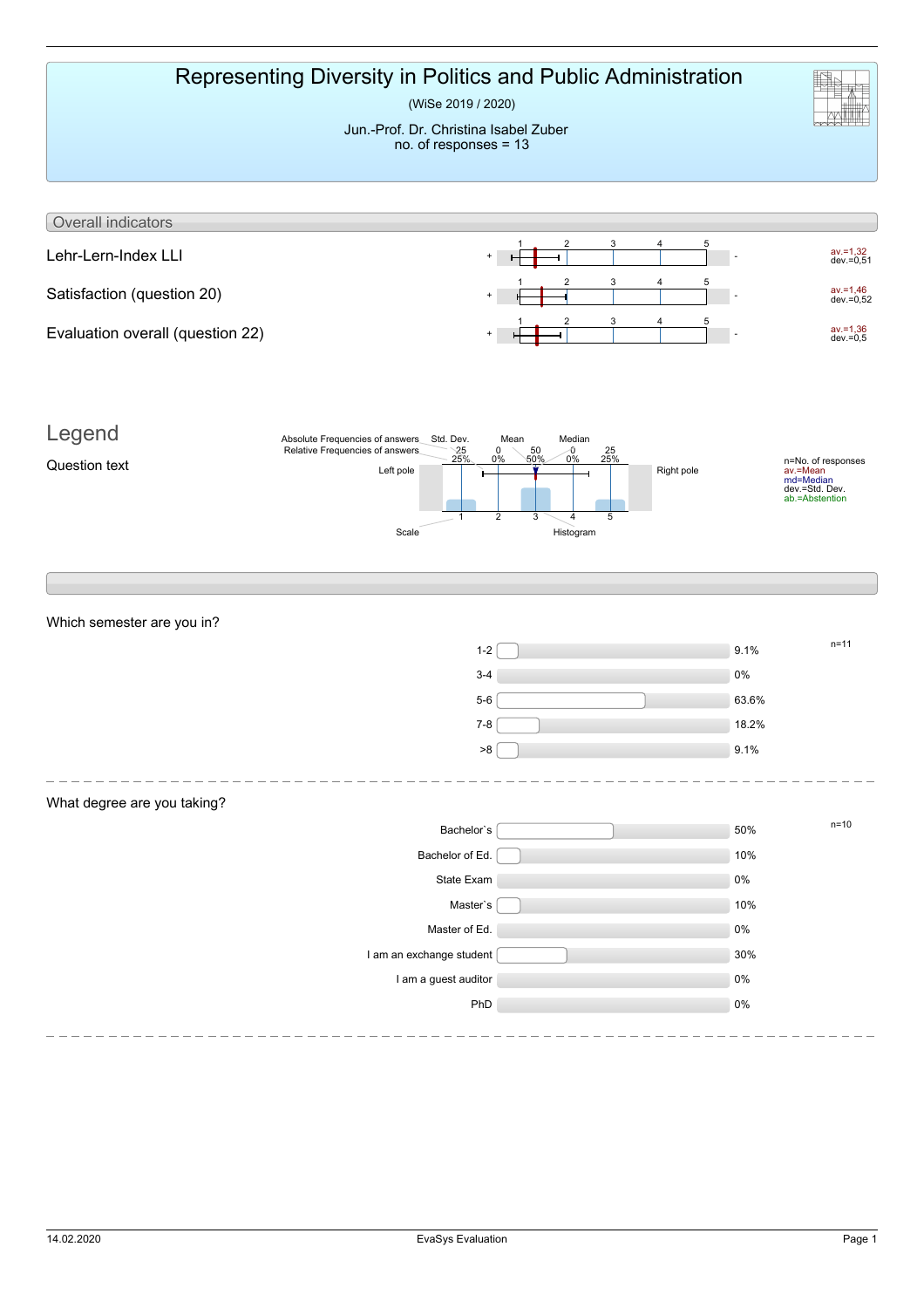|                                                                                            |                                                                                                                               |                   | $n=13$                                        |
|--------------------------------------------------------------------------------------------|-------------------------------------------------------------------------------------------------------------------------------|-------------------|-----------------------------------------------|
| BAST / English                                                                             |                                                                                                                               | $0\%$             |                                               |
| Biology                                                                                    |                                                                                                                               | 0%                |                                               |
| Chemistry                                                                                  |                                                                                                                               | 0%                |                                               |
| German (language / philology)                                                              |                                                                                                                               | $0\%$             |                                               |
| History                                                                                    |                                                                                                                               | $0\%$             |                                               |
| Computer Science / Information Engineering                                                 |                                                                                                                               | 7.7%              |                                               |
| Life Science                                                                               |                                                                                                                               | $0\%$             |                                               |
| Literature MA                                                                              |                                                                                                                               | 0%                |                                               |
| Literature-Art-Media                                                                       |                                                                                                                               | 0%                |                                               |
| Mathematics                                                                                |                                                                                                                               | $0\%$             |                                               |
| <b>Mathematical Finance</b>                                                                |                                                                                                                               | 0%                |                                               |
| Philosophy / Ethics                                                                        |                                                                                                                               | 0%                |                                               |
| Physics                                                                                    |                                                                                                                               | $0\%$             |                                               |
| Politics and Public Administration                                                         |                                                                                                                               | 92.3%             |                                               |
| Psychology                                                                                 |                                                                                                                               | 0%                |                                               |
| Law                                                                                        |                                                                                                                               | $0\%$             |                                               |
| Romance studies (French / Italian / Spanish)                                               |                                                                                                                               | 0%                |                                               |
| Slavonic Studies (incl. East. Europ. Studies, Russian)                                     |                                                                                                                               | 0%                |                                               |
| Sociology                                                                                  |                                                                                                                               | $0\%$             |                                               |
| Sports / Sports Science                                                                    |                                                                                                                               | $0\%$             |                                               |
| Linguistics                                                                                |                                                                                                                               | 0%                |                                               |
| Economics                                                                                  |                                                                                                                               | $0\%$             |                                               |
| other (please note below):                                                                 |                                                                                                                               | 7.7%              |                                               |
| $1<$ GL $F$<br>Why are you attending this course (you can give more than one reason)?      |                                                                                                                               |                   | $n = 13$                                      |
| It is obligatory                                                                           |                                                                                                                               | 15.4%             |                                               |
| Out of interest                                                                            |                                                                                                                               | 61.5%             |                                               |
| Because of the lecturer                                                                    |                                                                                                                               | 46.2%             |                                               |
| It fits my timetable                                                                       |                                                                                                                               | 15.4%             |                                               |
| It is relevant for my exams                                                                |                                                                                                                               | 30.8%             |                                               |
| Other reasons:                                                                             |                                                                                                                               | $0\%$             |                                               |
| Teaching & Learning                                                                        | 0                                                                                                                             |                   |                                               |
| 1) The learning objectives of this course are clear.<br>strongly agree                     | 10 3<br>76,9% 23,1%<br>$\frac{0}{0\%}$<br>$\frac{0}{0\%}$<br>0%<br>$\overline{2}$<br>3<br>5<br>$\mathbf{1}$<br>$\overline{4}$ | strongly disagree | n=13<br>av.=1,23<br>$md=1$<br>dev.=0,44       |
| 2) Complex issues are explained in a way which is easy<br>strongly agree<br>to understand. | 0<br>$\frac{0}{0\%}$<br>7 4<br>58,3% 33,3%<br>$\frac{1}{8,3\%}$<br>0%<br>$\overline{2}$<br>3<br>5<br>1<br>4                   | strongly disagree | $n = 12$<br>$av = 1,5$<br>$md=1$<br>dev.=0,67 |
|                                                                                            |                                                                                                                               |                   |                                               |

#### What is your main subject? (Teaching degree: both main subjects)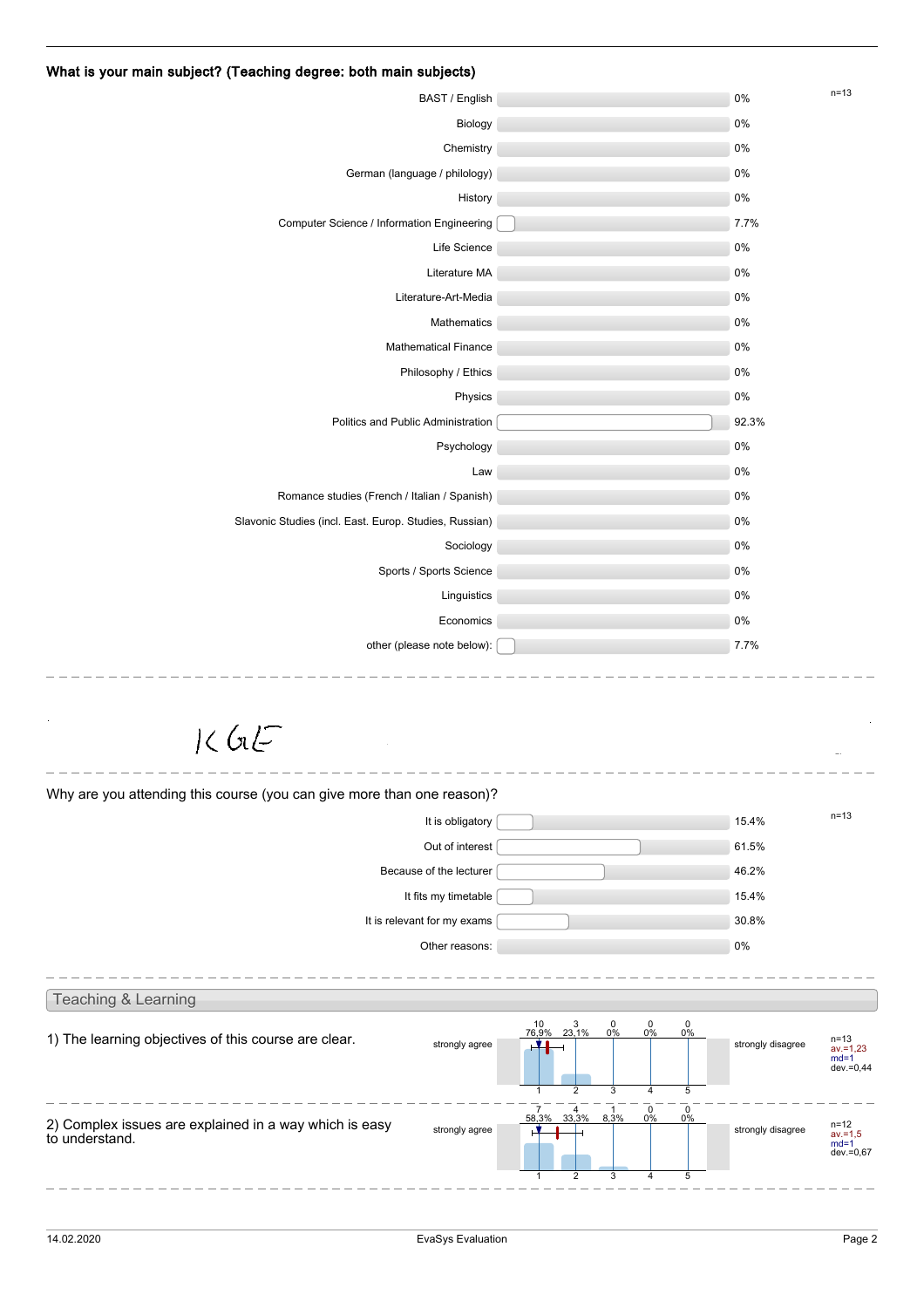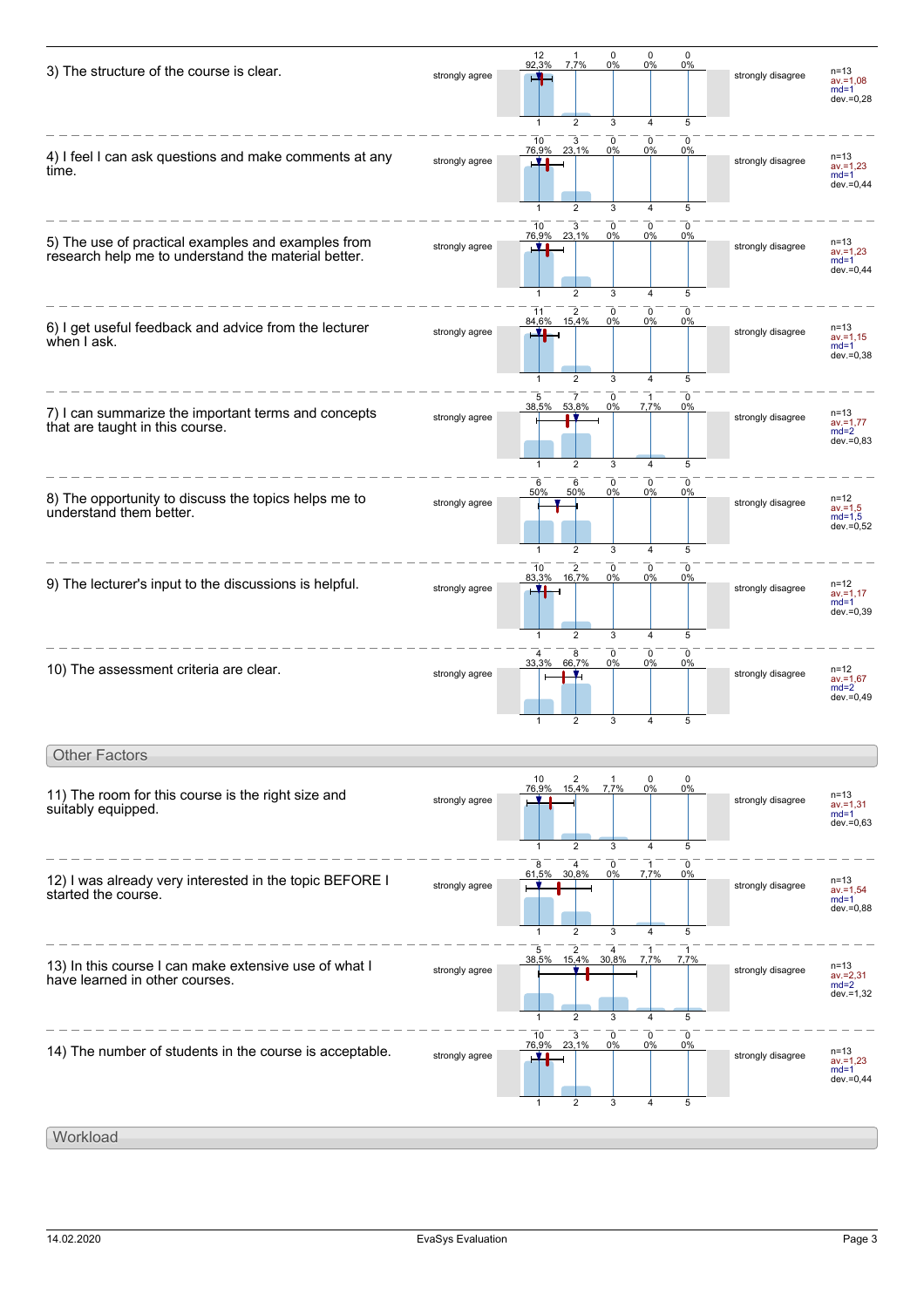15) How many hours per week do you normally spend working for this course (not including presentations and term papers)?

| noard por moon as you nominally                                                                                                             | שייש וסיישוישיים וייט<br>0 |                                                                 |                                                               | $$ pappily<br>0%  | n=11<br>$av = 2,64$<br>dev.=0,81                    |
|---------------------------------------------------------------------------------------------------------------------------------------------|----------------------------|-----------------------------------------------------------------|---------------------------------------------------------------|-------------------|-----------------------------------------------------|
|                                                                                                                                             | 1                          |                                                                 |                                                               | 9.1%              |                                                     |
|                                                                                                                                             | 2                          |                                                                 |                                                               | 27.3%             |                                                     |
|                                                                                                                                             | 3                          |                                                                 |                                                               | 54.5%             |                                                     |
|                                                                                                                                             | $4+$                       |                                                                 |                                                               | 9.1%              |                                                     |
| 16) For each ECTS point you are expected to do 25-30 hours of work. (For a 3 ECTS course this amounts to about 4 hours a week               |                            |                                                                 |                                                               |                   |                                                     |
| outside class.) How does the amount of work you do compare with the amount of work expected for the ECTS points awarded for this<br>course? |                            |                                                                 |                                                               |                   |                                                     |
|                                                                                                                                             | far too little             |                                                                 |                                                               | 0%                | $n = 11$<br>$av = 2,82$                             |
|                                                                                                                                             | too little                 |                                                                 |                                                               | 18.2%             | $dev = 0,4$                                         |
|                                                                                                                                             | just right                 |                                                                 |                                                               | 81.8%             |                                                     |
|                                                                                                                                             | too much                   |                                                                 |                                                               | 0%                |                                                     |
|                                                                                                                                             | far too much               |                                                                 |                                                               | 0%                |                                                     |
| 17) The demands of this course are:                                                                                                         |                            |                                                                 |                                                               |                   |                                                     |
|                                                                                                                                             | far too low                |                                                                 |                                                               | 0%                | $n = 13$<br>$av = 3,31$                             |
|                                                                                                                                             | too low                    |                                                                 |                                                               | 0%                | dev.=0,48                                           |
|                                                                                                                                             | just right                 |                                                                 |                                                               | 69.2%             |                                                     |
|                                                                                                                                             | too high                   |                                                                 |                                                               | 30.8%             |                                                     |
|                                                                                                                                             | far too high               |                                                                 |                                                               | 0%                |                                                     |
| 18) The amount of time required for this course is:                                                                                         |                            |                                                                 |                                                               |                   |                                                     |
|                                                                                                                                             | far too little             |                                                                 |                                                               | 0%                | $n = 13$<br>$av = 3$<br>$dev = 0,41$                |
|                                                                                                                                             | too little                 |                                                                 |                                                               | 7.7%              |                                                     |
|                                                                                                                                             | just right                 |                                                                 |                                                               | 84.6%             |                                                     |
|                                                                                                                                             | too high                   |                                                                 |                                                               | 7.7%              |                                                     |
|                                                                                                                                             | far too high               |                                                                 |                                                               | 0%                |                                                     |
| 19) The level of subject knowledge that you are expected to have when you start this course is:                                             |                            |                                                                 |                                                               |                   |                                                     |
|                                                                                                                                             | far too low                |                                                                 |                                                               | 0%                | $n=13$<br>$av = 3,15$<br>dev.=0,38                  |
|                                                                                                                                             | too low                    |                                                                 |                                                               | 0%                |                                                     |
|                                                                                                                                             | just right                 |                                                                 |                                                               | 84.6%             |                                                     |
|                                                                                                                                             | too high                   |                                                                 |                                                               | 15.4%             |                                                     |
|                                                                                                                                             | far too high               |                                                                 |                                                               | 0%                |                                                     |
| 20) In general I am very satisfied with the course.                                                                                         | strongly agree             | $\overline{7}$<br>$6\n46,2%$<br>0<br>53,8%<br>0%<br>2<br>3<br>1 | $\mathbf 0$<br>$\mathbf 0$<br>0%<br>0%<br>$\overline{4}$<br>5 | strongly disagree | n=13<br>$av = 1,46$<br>$md=1$<br>dev.=0,52          |
| 21) The class is well planned and all the required<br>material can be covered.                                                              | strongly agree             | 6<br>0<br>6<br>50%<br>50%<br>0%<br>2<br>3<br>1                  | $\pmb{0}$<br>0<br>0%<br>0%<br>5<br>$\overline{4}$             | strongly disagree | $n = 12$<br>$av = 1, 5$<br>$md=1,5$<br>$dev = 0,52$ |
|                                                                                                                                             |                            |                                                                 |                                                               |                   |                                                     |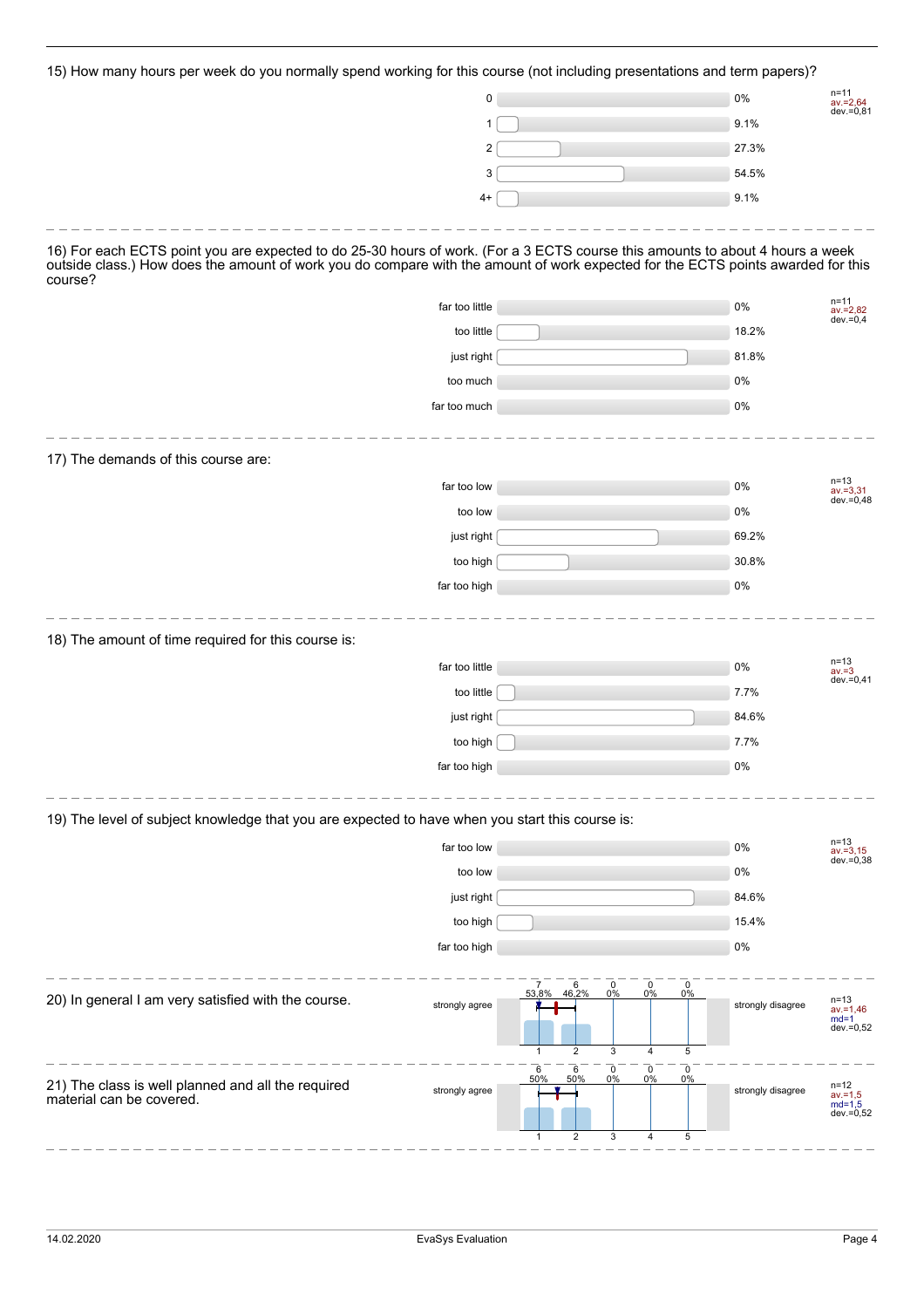

| <b>Instructor Evaluation</b>                                                                    |                |                                                                                                                                                                                                 |                   |                                                   |
|-------------------------------------------------------------------------------------------------|----------------|-------------------------------------------------------------------------------------------------------------------------------------------------------------------------------------------------|-------------------|---------------------------------------------------|
| 23) The lecturer seems well prepared.                                                           | strongly agree | $12$<br>92,3%<br>0<br>$\mathbf 0$<br>0<br>-1<br>7.7%<br>0%<br>0%<br>0%<br>HH<br>2<br>3<br>5<br>$\mathbf{1}$<br>4                                                                                | strongly disagree | $n = 13$<br>$av = 1.08$<br>$md=1$<br>dev.=0,28    |
| 24) The lecturer can present the subject matter in a<br>comprehensible manner.                  | strongly agree | $\mathbf 0$<br>0<br>11<br>$\overline{1}$<br>7,7%<br>7,7%<br>84,6%<br>0%<br>0%<br>$\overline{2}$                                                                                                 | strongly disagree | $n = 13$<br>$av = 1.23$<br>$md=1$<br>$dev = 0,6$  |
| 25) The lecturer is open-minded and cooperative.                                                | strongly agree | 3<br>5<br>$\mathbf{1}$<br>$\overline{4}$<br>$\mathbf 0$<br>$\overline{1}$<br>0<br>0<br>12<br>92.3%<br>7,7%<br>0%<br>0%<br>0%<br>┪<br>$\overline{2}$<br>3<br>5<br>$\overline{4}$<br>$\mathbf{1}$ | strongly disagree | $n = 13$<br>$av = 1.08$<br>$md=1$<br>dev.=0,28    |
| 26) I receive effective guidance from the instructor/<br>instructors.                           | strongly agree | $\overline{2}$<br>11<br>0<br>$\mathbf 0$<br>0<br>84.6% 15.4%<br>0%<br>0%<br>0%<br>ч<br>$\overline{2}$<br>3<br>5<br>$\mathbf{1}$<br>4                                                            | strongly disagree | n=13<br>$av = 1,15$<br>$md=1$<br>$dev = 0.38$     |
| 27) The oral presentations are structured and<br>comprehensible.                                | strongly agree | $\mathbf 0$<br>$\mathbf 0$<br>$\mathbf 0$<br>9<br>4<br>69,2%<br>30,8%<br>0%<br>0%<br>0%<br>2<br>3<br>5<br>$\mathbf{1}$<br>$\overline{4}$                                                        | strongly disagree | $n = 13$<br>$av = 1.31$<br>$md=1$<br>$dev = 0,48$ |
| 28) Feedback provided by the instructor for students<br>making an oral presentation is helpful. | strongly agree | $\mathbf 0$<br>$\mathbf 0$<br>$\mathbf 0$<br>$\overline{1}$<br>11<br>91,7%<br>8,3%<br>0%<br>0%<br>0%<br>H.<br>$\overline{2}$<br>3<br>5<br>$\mathbf{1}$<br>$\overline{4}$                        | strongly disagree | $n = 12$<br>$av = 1.08$<br>$md=1$<br>dev.=0,29    |
| 29) The discussions are well-structured and help to<br>explore given topics in grater depth.    | strongly agree | $\Omega$<br>10<br>$\mathbf 0$<br>8.3%<br>83.3%<br>8.3%<br>0%<br>0%<br>$\overline{2}$<br>3<br>4<br>5<br>1                                                                                        | strongly disagree | $n = 12$<br>$av = 1,25$<br>$md=1$<br>dev.=0,62    |

21) What I find good about the course is …

Great theme which is kind of of undernennesented at the department

-the lectures empowers as to make our own research<br>- good insights in the empirical work is given

lan very glad I was a part of this course. I learnt a lot.<br>Everything was very well explained.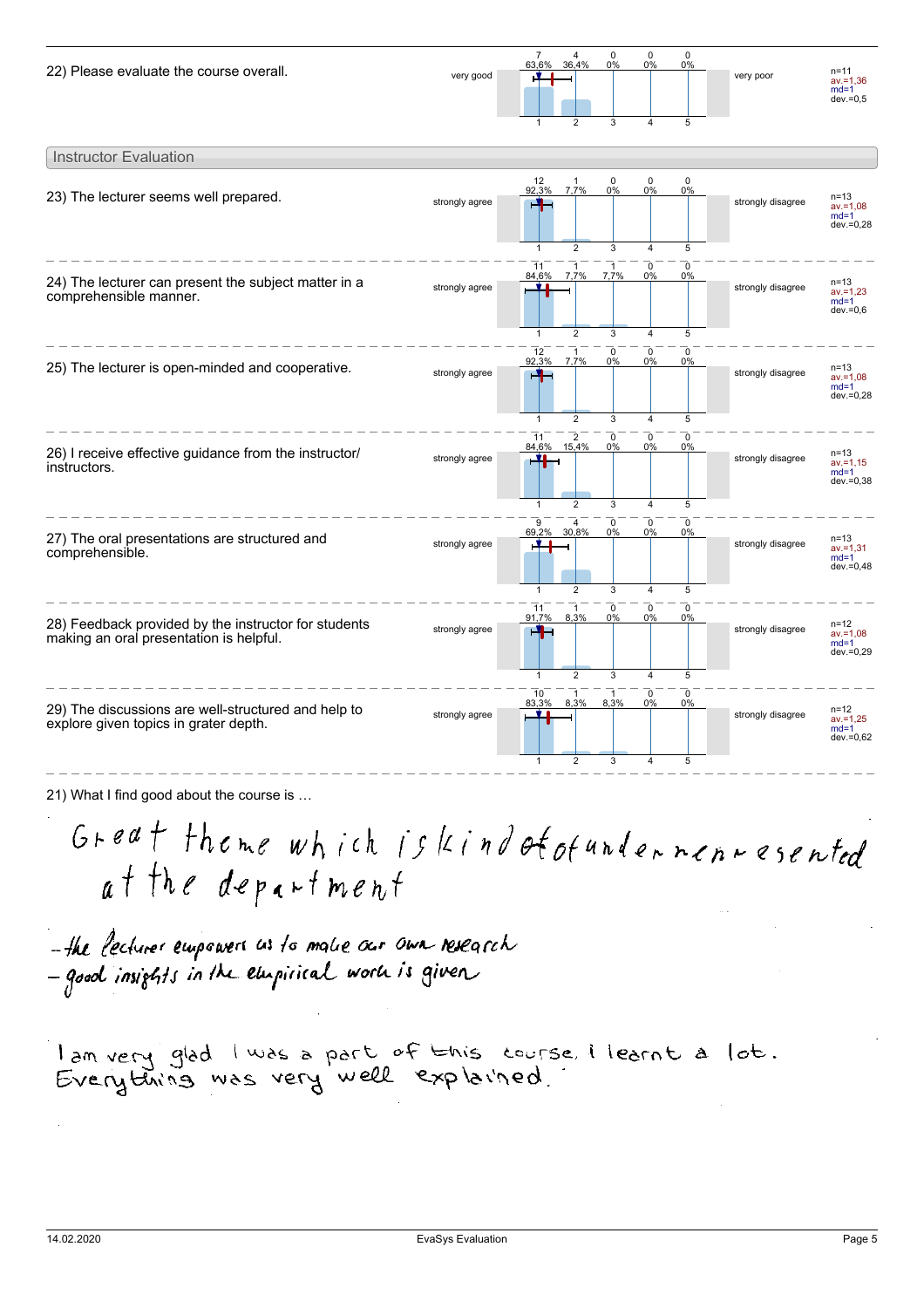it is very interesting and the readings are very well structured, so that we don't get lost learning all the new concepts

the abouty to discuss important terms through stamples and the nearly ngs

- lots of debate  $-$  atmosphere

I cover the idea of howing a big research worksheps in the end! I very helpful Debates in class the feadback on my own research provisely

, the lecturer is such a cole model!

22) What I do not find so good about the course is ...

the ferm paper is a bit seary because we haven't practiced any written assessment fhroughout the semester, so it's a bit unclean what is expected from us

the presumed unouldcye that is

Meeled for this cause whwas not hnown to me

- sometimes it's difficult to follow your wintings on the becard as you just add things in the widdle

I had another class right after this one and since we were other to the governine, I had trouble not being eate for the next one please end class on time

23) I would like to make the following suggestions for improving the course: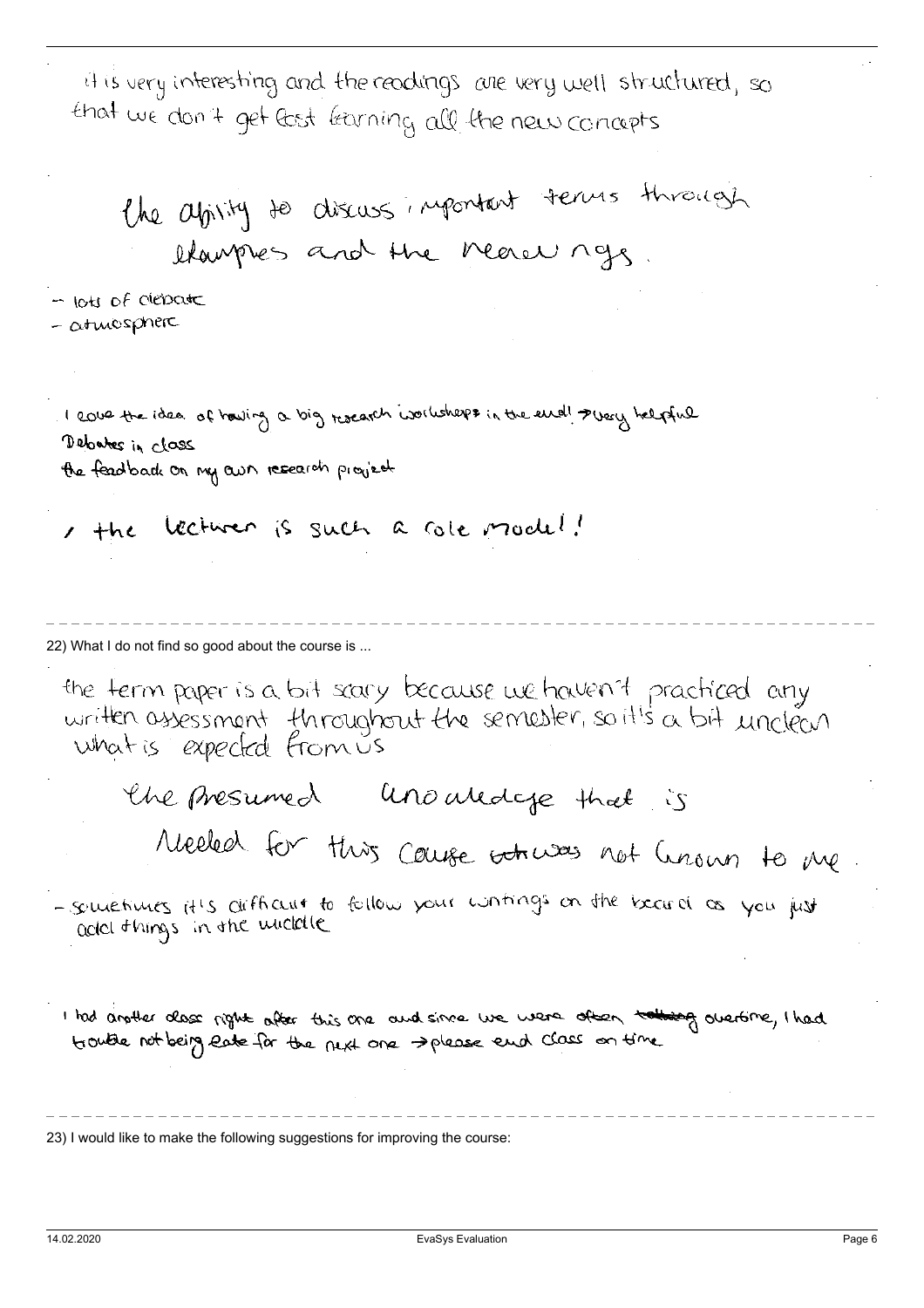# Formu Preformulated questions for the text: So  $s$  tudents know what is infortant in the text

I think more guidance regarding the term paper would be very

- maybe you could hand out first gradings eachier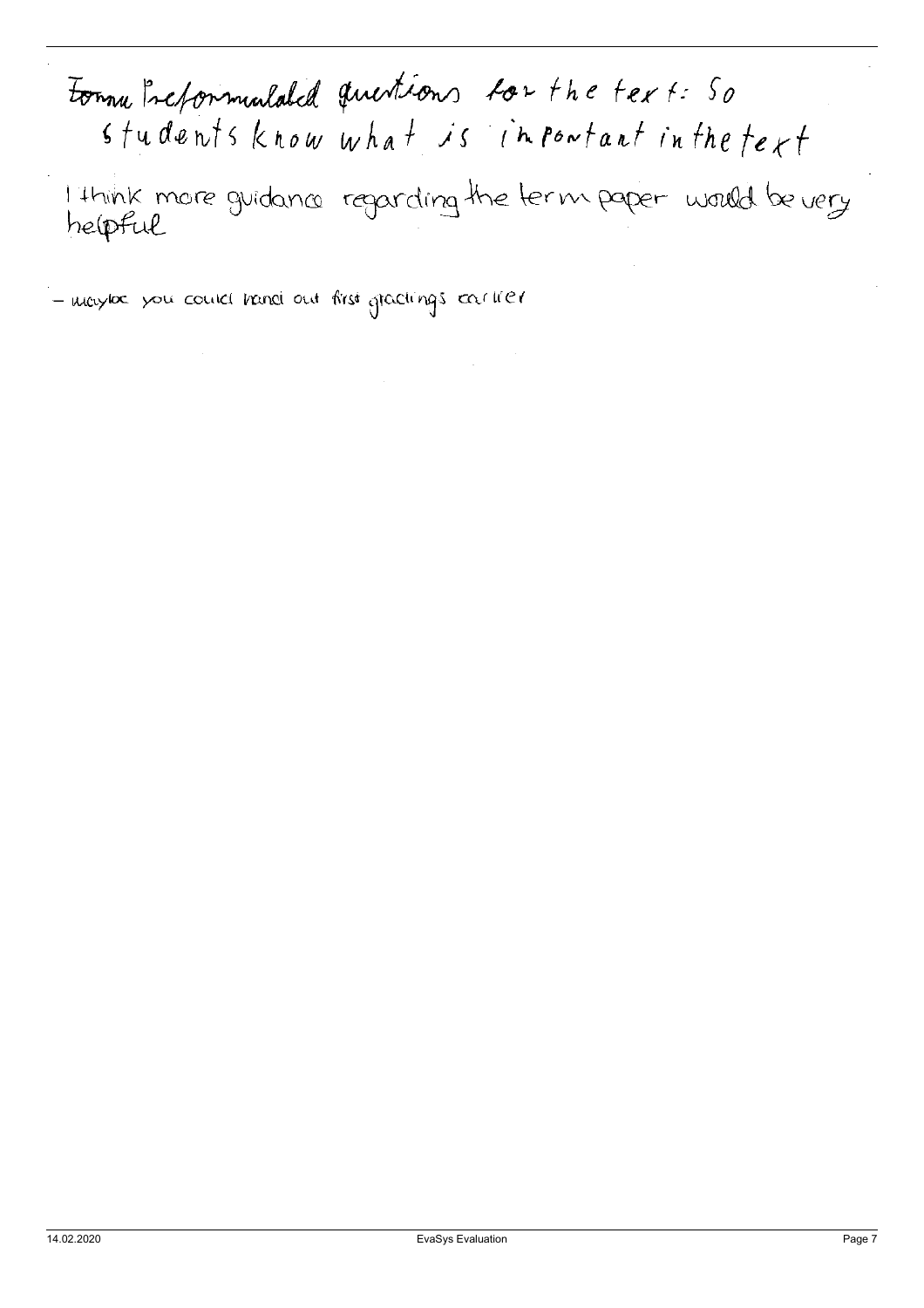## Profile

Subunit: Fachbereich Politik- und Verwaltungswissenschaft Name of the instructor: Jun.-Prof. Dr. Christina Isabel Zuber Representing Diversity in Politics and Public Administration

Name of the course: (Name of the survey)

Values used in the profile line: Mean

#### Teaching & Learning

| 1) The learning objectives of this course are clear.                                                         | strongly agree | strongly<br>disagree | $n=13$   | av.=1,23 md=1,00 dev.=0,44 |  |
|--------------------------------------------------------------------------------------------------------------|----------------|----------------------|----------|----------------------------|--|
| 2) Complex issues are explained in a way which is<br>easy to understand.                                     | strongly agree | strongly<br>disagree | $n = 12$ | av.=1.50 md=1.00 dev.=0.67 |  |
| 3) The structure of the course is clear.                                                                     | strongly agree | strongly<br>disagree | $n = 13$ | av.=1,08 md=1,00 dev.=0,28 |  |
| 4) I feel I can ask questions and make comments at<br>any time.                                              | strongly agree | strongly<br>disagree | $n = 13$ | av.=1,23 md=1,00 dev.=0,44 |  |
| 5) The use of practical examples and examples<br>from research help me to understand the material<br>better. | strongly agree | strongly<br>disagree | $n = 13$ | av.=1,23 md=1,00 dev.=0,44 |  |
| 6) I get useful feedback and advice from the lecturer<br>when I ask.                                         | strongly agree | strongly<br>disagree | $n = 13$ | av.=1,15 md=1,00 dev.=0,38 |  |
| 7) I can summarize the important terms and<br>concepts that are taught in this course.                       | strongly agree | strongly<br>disagree | $n = 13$ | av.=1,77 md=2,00 dev.=0,83 |  |
| 8) The opportunity to discuss the topics helps me to<br>understand them better.                              | strongly agree | strongly<br>disagree | $n = 12$ | av.=1,50 md=1,50 dev.=0,52 |  |
| 9) The lecturer's input to the discussions is helpful.                                                       | strongly agree | strongly<br>disagree | $n = 12$ | av.=1,17 md=1,00 dev.=0,39 |  |
| 10) The assessment criteria are clear.                                                                       | strongly agree | strongly<br>disagree | $n = 12$ | av.=1,67 md=2,00 dev.=0,49 |  |
| <b>Other Factors</b>                                                                                         |                |                      |          |                            |  |
| 11) The room for this course is the right size and<br>suitably equipped.                                     | strongly agree | strongly<br>disagree | $n = 13$ | av.=1,31 md=1,00 dev.=0,63 |  |

| suitably equipped.                                                                      |                |  |  | ----- <i>a</i> - <i>,</i><br>disagree | $n = 13$ | $av = 1.31$ | $md=1.00$ | dev.=0.63    |
|-----------------------------------------------------------------------------------------|----------------|--|--|---------------------------------------|----------|-------------|-----------|--------------|
| 12) I was already very interested in the topic<br>BEFORE I started the course.          | strongly agree |  |  | strongly<br>disagree                  | $n = 13$ | $av = 1.54$ | md=1.00   | $dev = 0.88$ |
| 13) In this course I can make extensive use of what<br>I have learned in other courses. | strongly agree |  |  | strongly<br>disagree                  | $n = 13$ | $av = 2.31$ | md=2.00   | $dev = 1.32$ |
| 14) The number of students in the course is<br>acceptable.                              | strongly agree |  |  | strongly<br>disagree                  | $n = 13$ | $av = 1.23$ | $md=1.00$ | $dev = 0.44$ |

#### 20) In general I am very satisfied with the course. strongly agree  $\begin{array}{|c|c|c|c|c|c|}\n\hline\n\text{strongly} & & & \text{strongly} \text{display} \end{array}$ n=13 av.=1,46 md=1,00 dev.=0,52 21) The class is well planned and all the required material can be covered. strongly agree  $\begin{array}{|c|c|c|c|}\n\hline\n\multicolumn{3}{|c|}{3} & \multicolumn{3}{|c|}{3} & \multicolumn{3}{|c|}{3} & \multicolumn{3}{|c|}{3} & \multicolumn{3}{|c|}{3} & \multicolumn{3}{|c|}{3} & \multicolumn{3}{|c|}{3} & \multicolumn{3}{|c|}{3} & \multicolumn{3}{|c|}{3} & \multicolumn{3}{|c|}{3} & \multicolumn{3}{|c|}{3} & \multicolumn{3}{|c|}{3} & \multicolumn{3}{|c|}{3} & \multic$ n=12 av.=1,50 md=1,50 dev.=0,52 22) Please evaluate the course overall.  $\begin{array}{c|c} \hline \multicolumn{3}{c}{} \multicolumn{3}{c}{} \multicolumn{3}{c}{} \multicolumn{3}{c}{} \multicolumn{3}{c}{} \multicolumn{3}{c}{} \multicolumn{3}{c}{} \multicolumn{3}{c}{} \multicolumn{3}{c}{} \multicolumn{3}{c}{} \multicolumn{3}{c}{} \multicolumn{3}{c}{} \multicolumn{3}{c}{} \multicolumn{3}{c}{} \multicolumn{3}{c}{} \multicolumn{3}{c}{} \multicolumn{3}{c$ n=11 av.=1,36 md=1,00 dev.=0,50

**Workload**